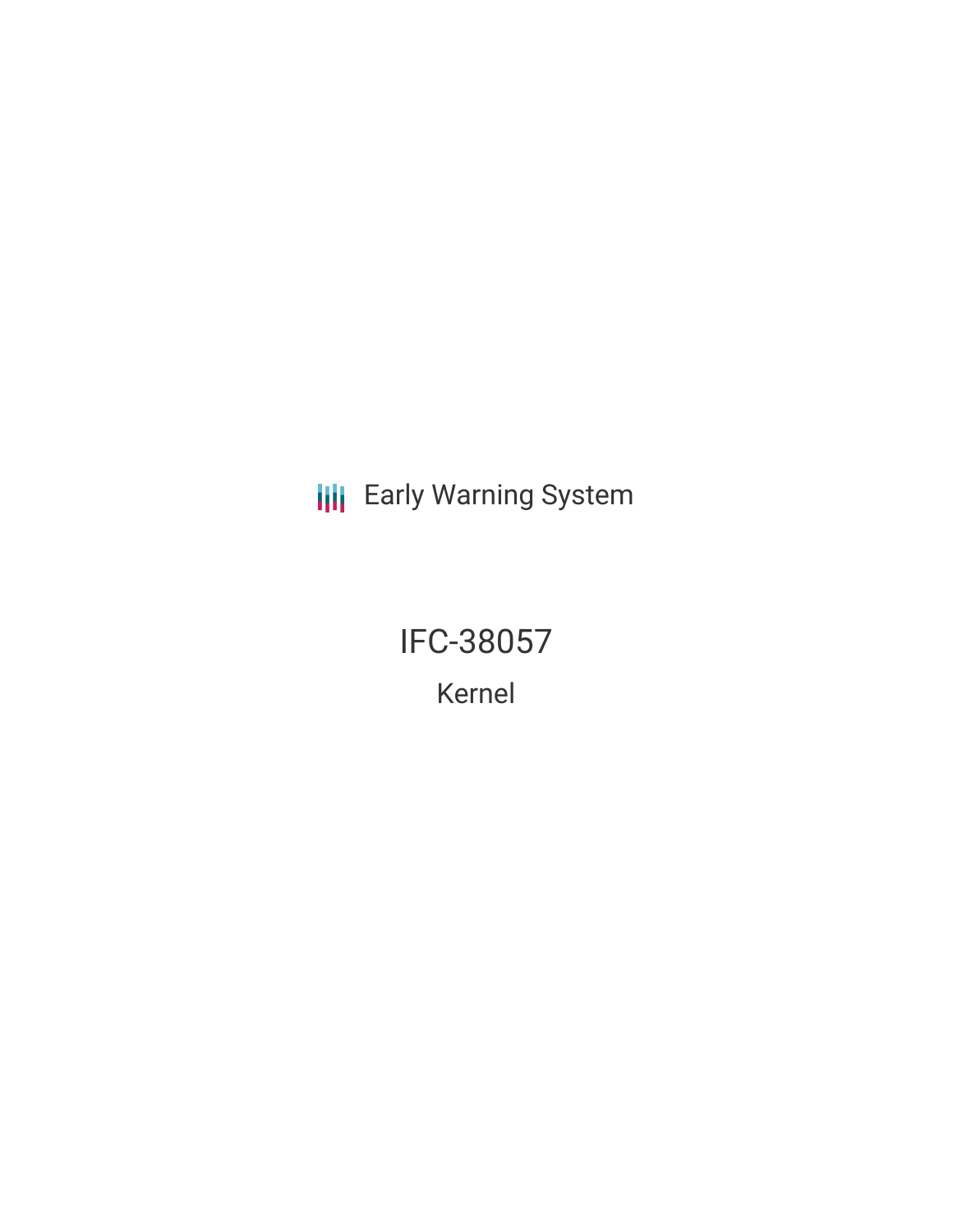# **Quick Facts**

| <b>Countries</b>               | <b>Ukraine</b>                          |
|--------------------------------|-----------------------------------------|
| <b>Financial Institutions</b>  | International Finance Corporation (IFC) |
| <b>Status</b>                  | Proposed                                |
| <b>Bank Risk Rating</b>        | B                                       |
| <b>Borrower</b>                | <b>KERNEL-TRADE LLC</b>                 |
| <b>Sectors</b>                 | Agriculture and Forestry                |
| Investment Type(s)             | Loan                                    |
| <b>Investment Amount (USD)</b> | \$95.00 million                         |
|                                |                                         |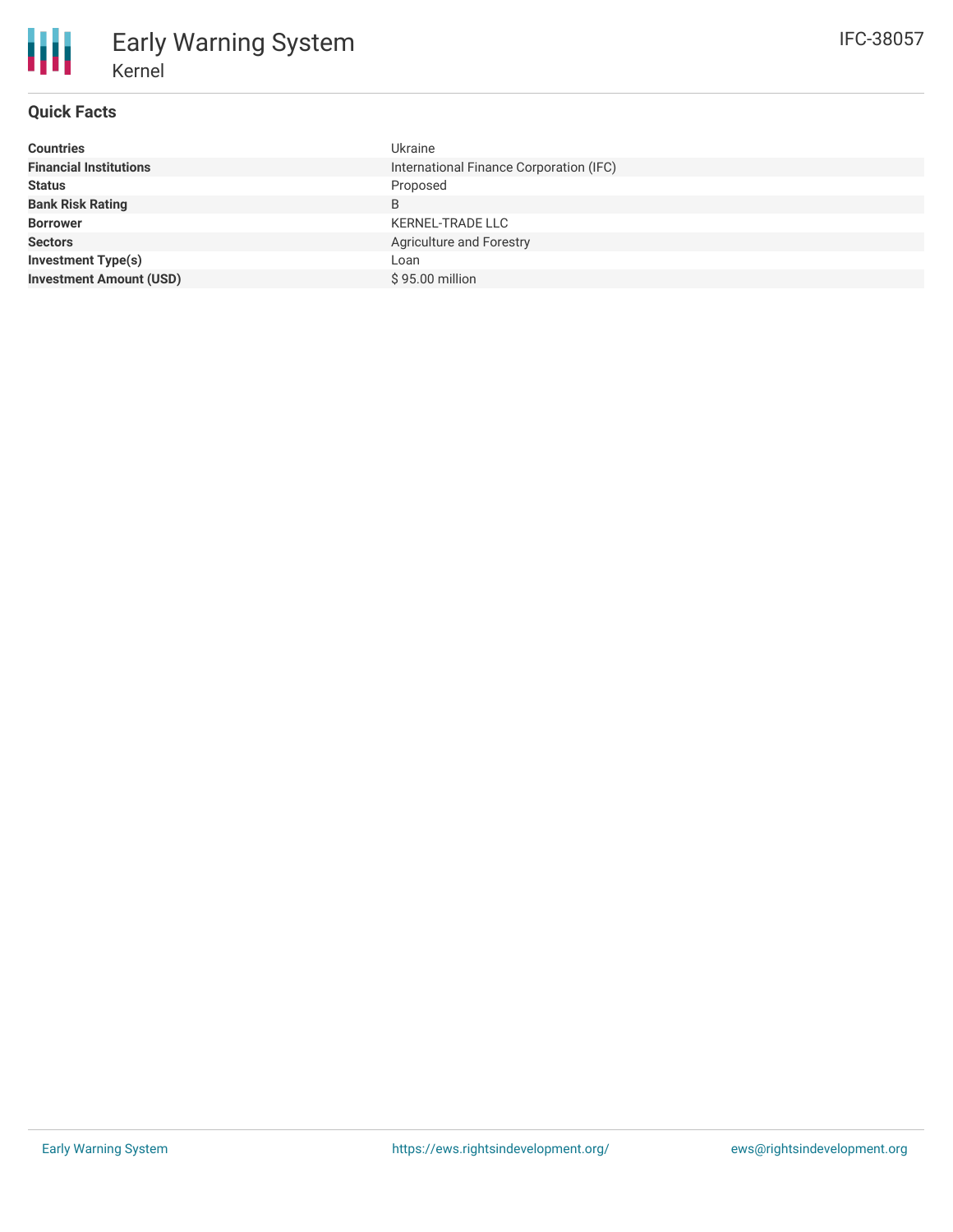

## **Project Description**

IFC's proposed investment will support a leading grain trader, crusher and a primary agricultural producer, Kernel Holding S.A. with significant linkages to the economy of rural areas.

Kernel is a leading, diversified agribusiness company in Ukraine's Black Sea region listed on the Warsaw Stock Exchange.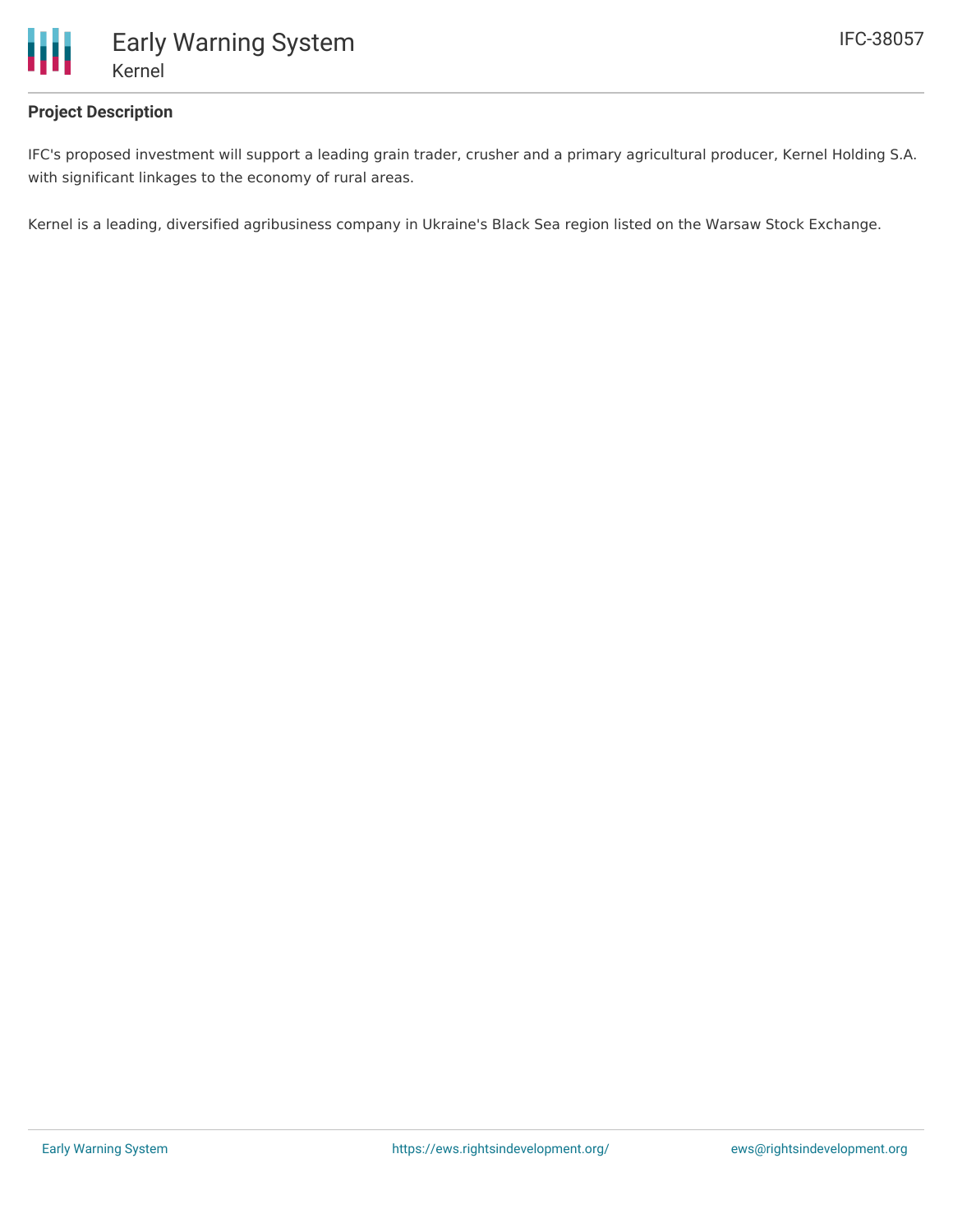

#### **Investment Description**

• International Finance Corporation (IFC)

Kernel Holding S.A. shares are listed on the main market of the Warsaw Stock Exchange since November 2007. Mr. Verevskiy owns 39.21% of the Company through Namsen LTD, incorporated in Cyprus. Another significant shareholdings are owned by ING OFE (6.01%) and Cascade Investment Fund (5.0%) with the rest owned by various shareholders.